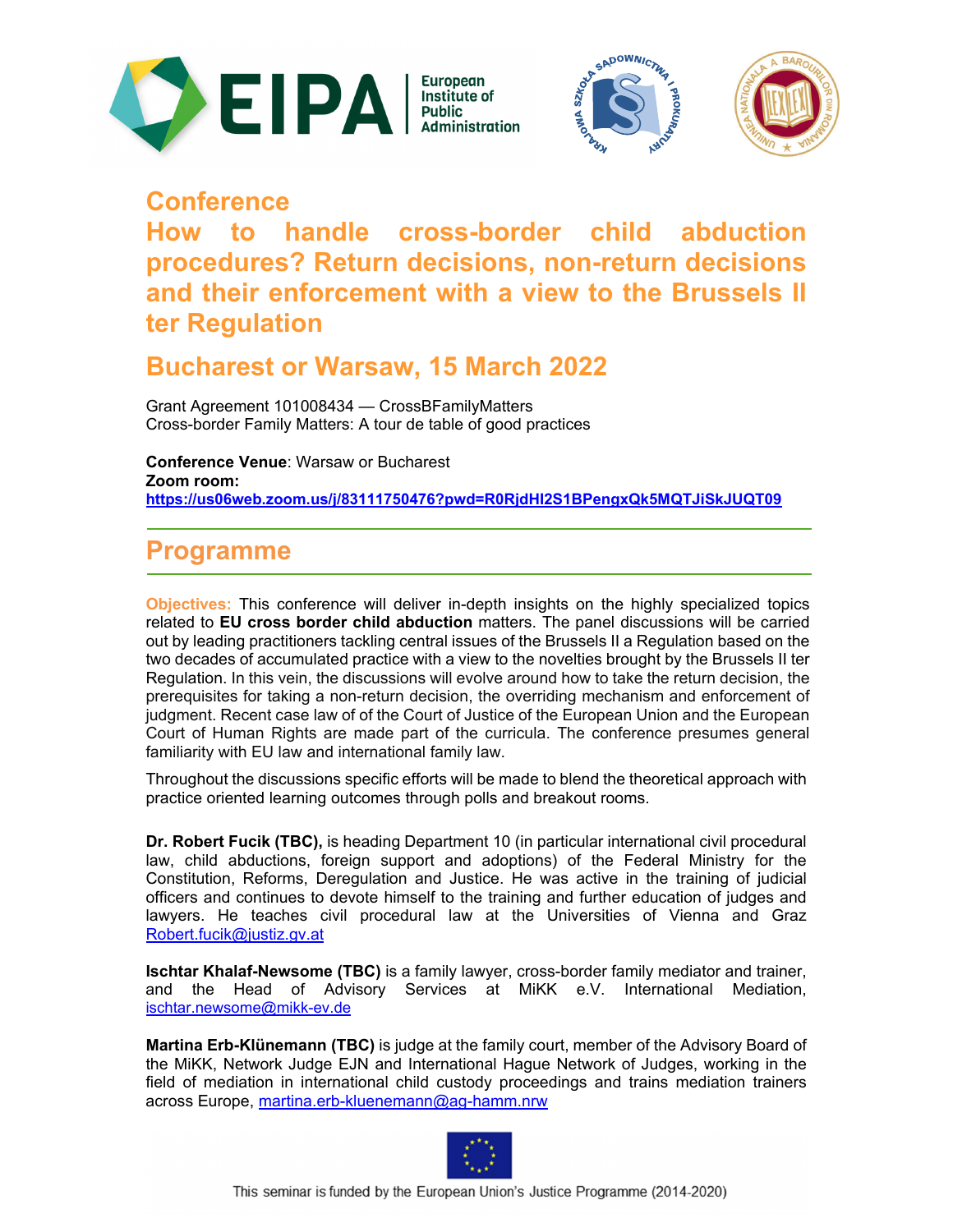



### **EIPA Luxembourg - European Centre for Judges and Lawyers**

**Senior Lecturer Petra Jeney** is Director of EIPA Luxembourg-European Centre for Judges in Lawyers**,** in charge of training and consultancy for the judiciary and other legal professionals as well as officials from the national administrations and EU institutions in relation to European Union's Area of Freedom Security and Justice, mostly judicial cooperation in the European Union, p.jeney@eipa.eu

**Christiane Lamesch,** *Project Administrator, Coordinator Programme Organisation Department,* c.lamesch@eipa.eu

- 08.30 Login to platform
- 09.00 **Welcome of participants and introduction to the conference programme** Petra Jeney and participants
- 09.15 **Jurisdictional issues in child abduction cases**   *Exchange of views on jurisdictional issues in relation to child abduction cases having an intra-EU dimension and in relation to third countries. Impact of the C-603/20 PPU SS v MCP case for EU Member States both under Brussels II-bid and its successor, Brussels II-ter.*  **Panel Discussion**
- 10.15 Break
- 10.30 **Safeguards and guarantees in child abduction proceedings**   *The child's right to be heard and to information in the proceedings of child abduction, procedural guarantees and practices to protect the best interests of the child in domestic law proceedings, including the child's right of appeal with a view to corresponding ECHR and CJEU case law.* **Panel Discussion**
- 11.30 Break
- 11.45 **Mediation in child abduction cases Panel Discussion**
- 12.45 Lunch break
- 13.45 **Practical questions in relation to cross border child abduction cases Breakout rooms**
- 14.45 **Plenary discussion on practical questions in relation to cross border child abduction cases**
- 15.15 Break